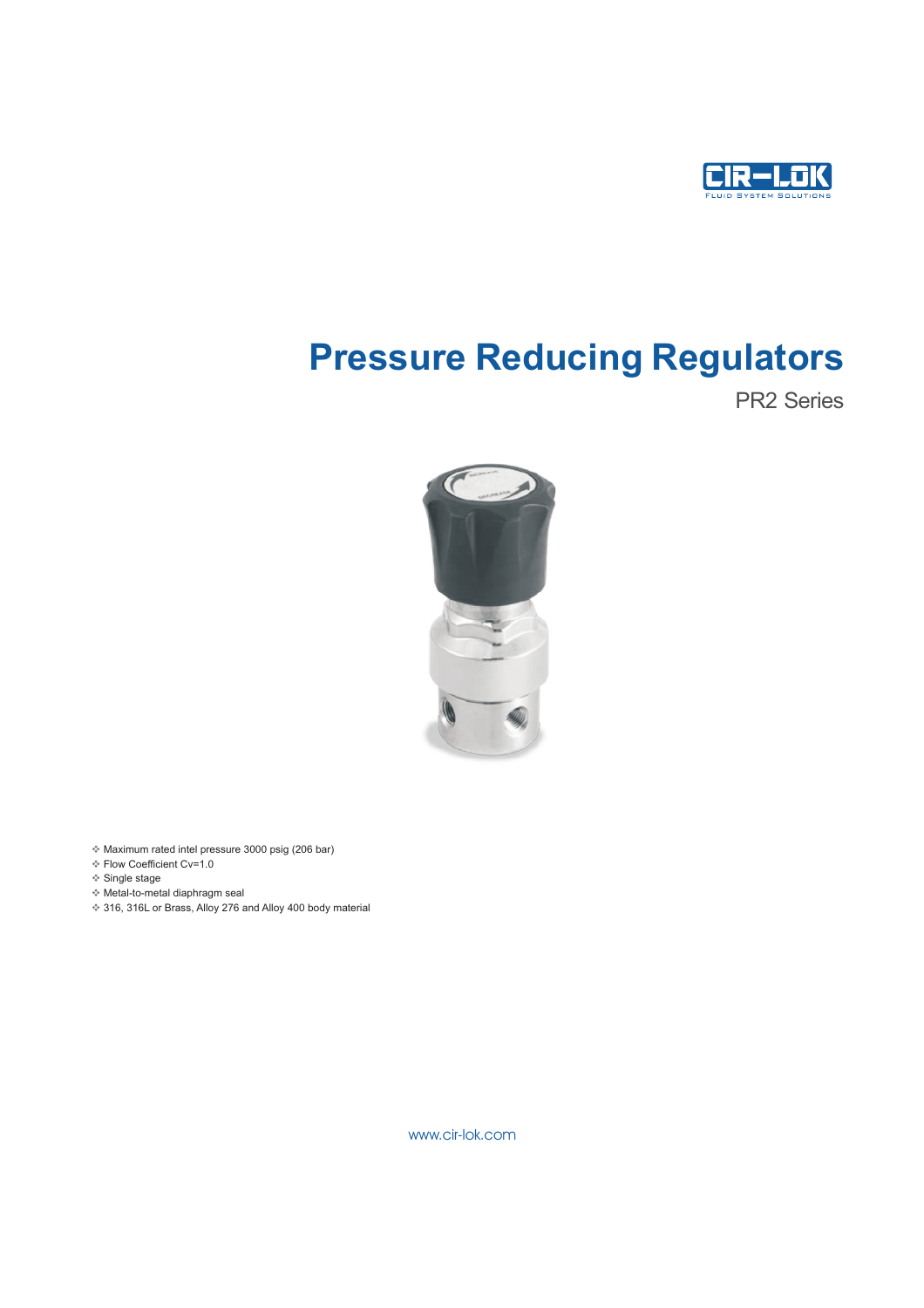

## Pressure Reducing Regulators-PR2

The CIR-LOK PR2 Series is a compact, lightweight high purity single-stage regulator for specialty and industrial gas flows of less than 50 SCFM / 1415 SLPM. Sensitive, extra long-life metal diaphragm ensures gas purity and integrity.

## Applications

- v Laboratory and Point-of-Use Gas Systemsin medical, pharmaceutical, food and beverage, and other high purity applications
- v Process analyzer gases,metal fabrication and specialty and industrial gas cylinders

#### Featur es

- $\bullet$  Cartridge valve design incorporates a 10 micron filter that protects the regulator seat and makes service simple
- v Optional neoprene diaphragm provides exceptional sensitivity for precise pressure control
- v Gauges, relief and shut-off valves, and cylinder connections are available

## Operating Parameters

- vMaximum Inlet Pressure 3000 psig (206 bar)
- v Outlet Pressure Ranges
- 0-25 psig (0-1.7 bar),0-50 psig (0-3.4 bar) , 0-100 psig (0-6.8 bar), 0-125 psig (0-8.6 bar), 0-250 psig (0-17.2 bar)
- v Design Proof Pressure
- 150% maximum rated
- v Leakage Internal: bubble-tight
- External: design to meet  $\leq 2 \times 10^{-8}$  mbar l/sec He
- ◆ Operating Temperature PCTFE seat: -40 °F to 140 °F (-40 °C to 60 °C) PEEK: -40°F to 392°F (-40°C to 200°C) PI seat: -40 °F to 250 °F (-40 °C to 121 °C)
- ❖ Flow Capacity
- $Cv = 1.0$

## Cleaning

vCGA4.1 and ASTM G93 Grade C

#### Int ernal Volume

 $\div$  6 cc

#### W eight (without gauges)

v 2.4 lbs / 1.1 kg

## Wetted Material

- $\triangle$  Body 316L S. S., Brass ❖ Bonnet 300 series S. S., Brass  $\Leftrightarrow$  Filter 10 micron nominal sintered 316 S. S. ❖ Diaphragm 310 micron nominal sintered Bronze 316 S. S. ❖ Seat ❖ Remaining Parts PEEK, PI, PCTFF
- 316 S. S., Brass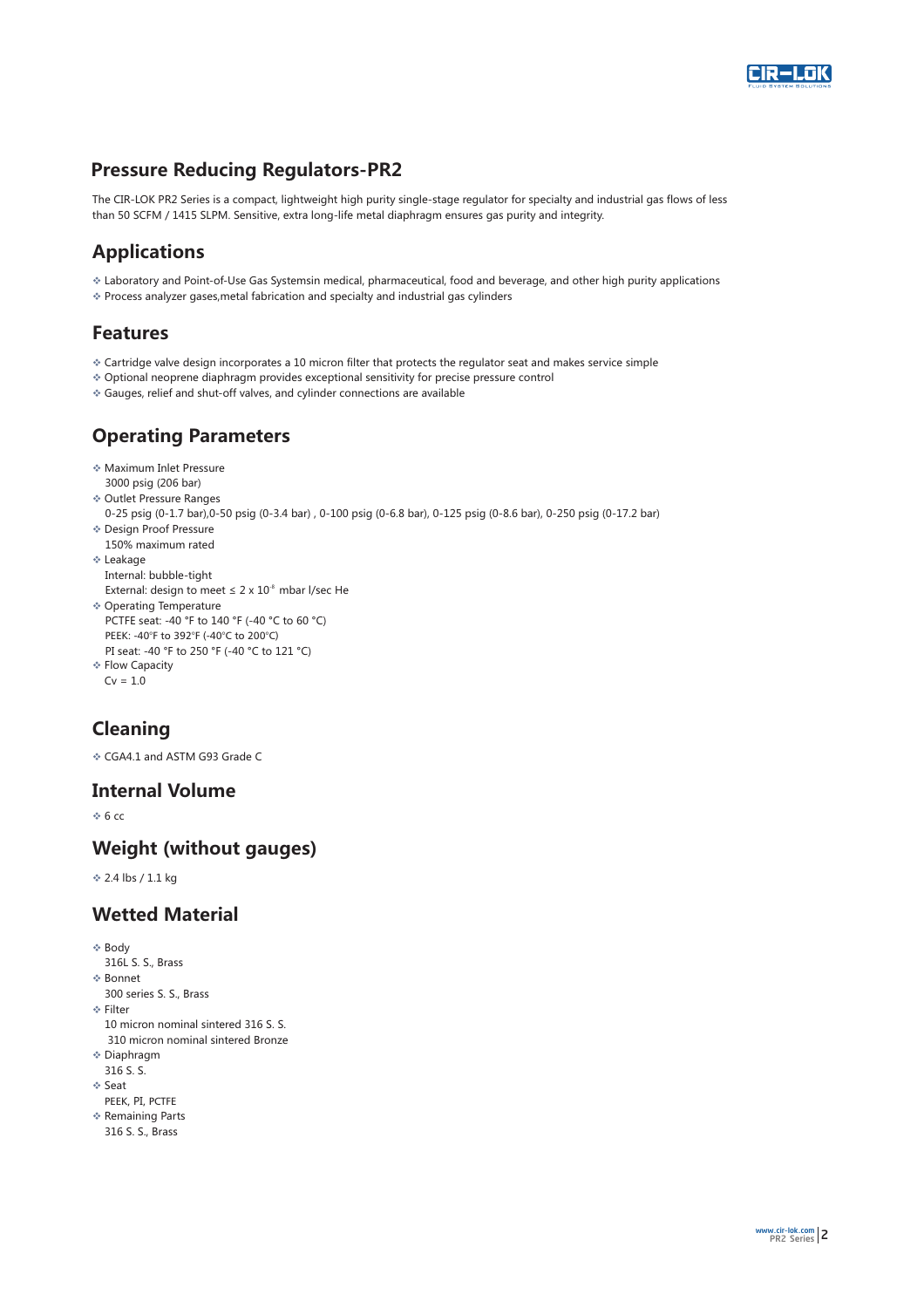

#### Dimensions In. [millimeter]



## Port Configurations Notes: HP=High Pressure; LP=Low Pressure

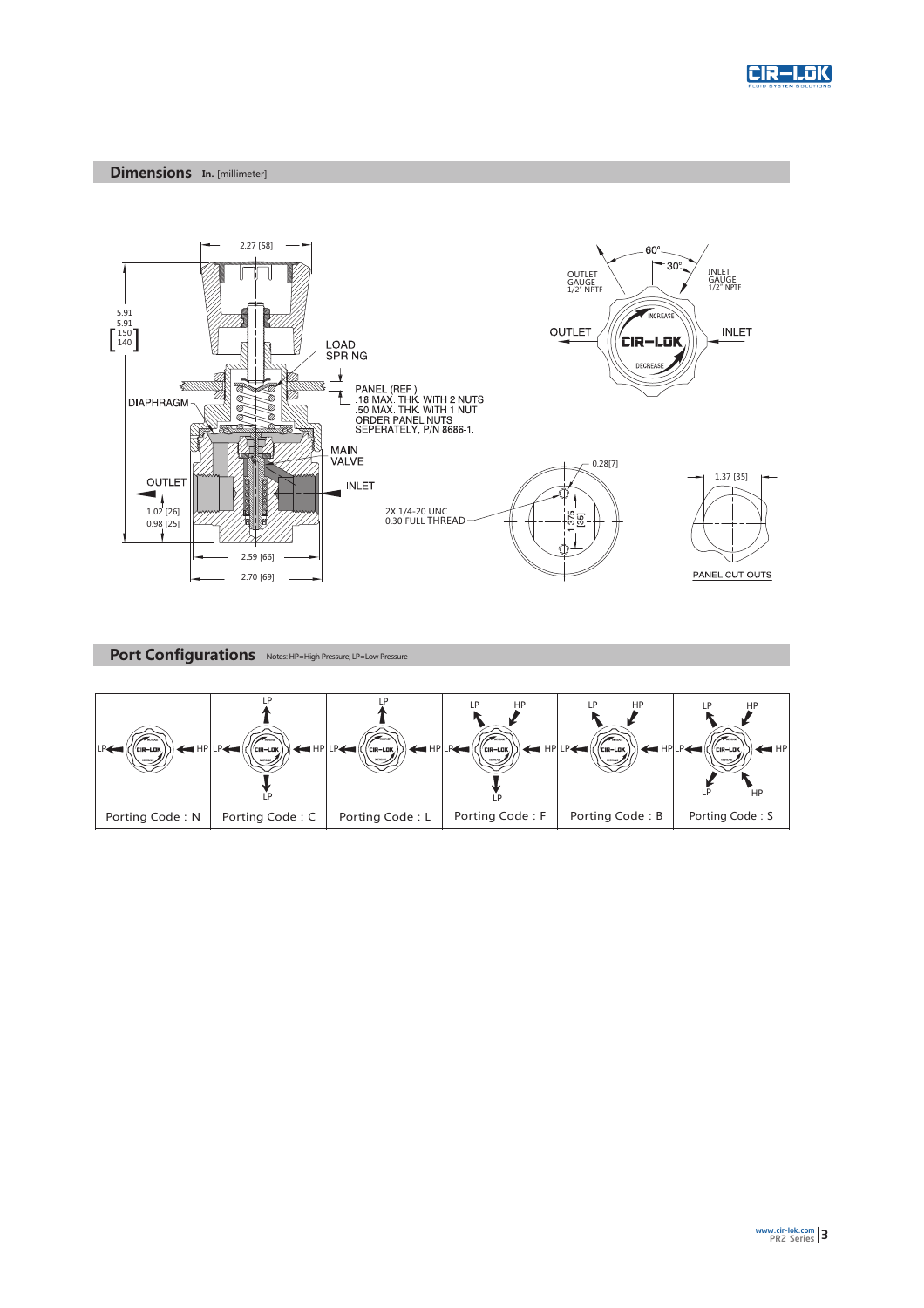

#### Flow Charts